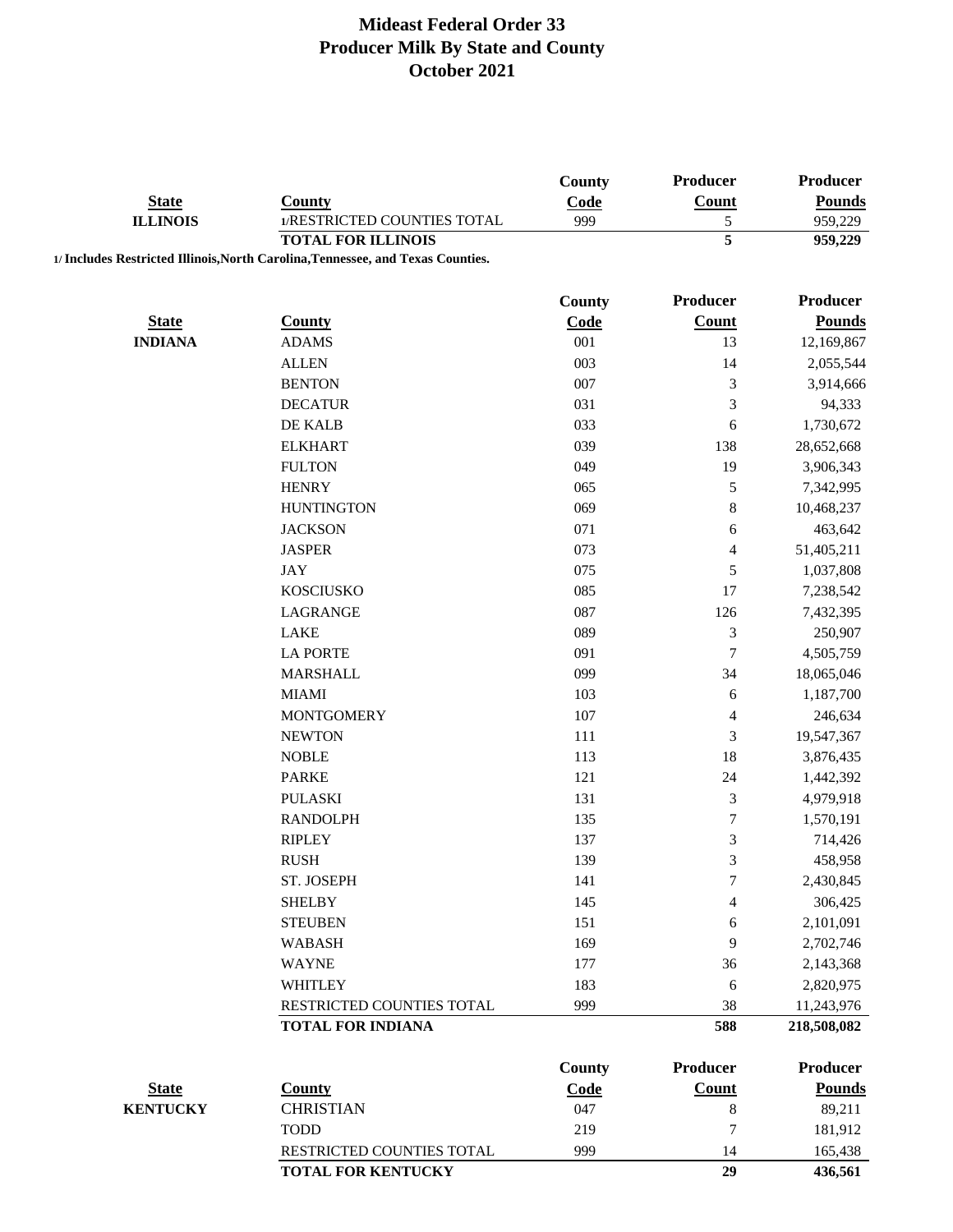|                                 |                                             | <b>County</b> | Producer       | Producer               |
|---------------------------------|---------------------------------------------|---------------|----------------|------------------------|
| <b>State</b><br><b>MARYLAND</b> | <b>County</b>                               | Code          | Count          | <b>Pounds</b>          |
|                                 | <b>GARRETT</b><br><b>TOTAL FOR MARYLAND</b> | 023           | 34<br>34       | 2,718,123<br>2,718,123 |
|                                 |                                             |               |                |                        |
|                                 |                                             | County        | Producer       | <b>Producer</b>        |
| <b>State</b>                    | <b>County</b>                               | Code          | Count          | <b>Pounds</b>          |
| <b>MICHIGAN</b>                 | <b>ALCONA</b>                               | 001           | 3              | 1,058,196              |
|                                 | <b>ALGER</b>                                | 003           | 3              | 277,339                |
|                                 | <b>ALLEGAN</b>                              | 005           | 36             | 34,886,422             |
|                                 | <b>ALPENA</b>                               | 007           | 13             | 4,245,446              |
|                                 | <b>ARENAC</b>                               | 011           | 13             | 8,779,504              |
|                                 | <b>BARRY</b>                                | 015           | 19             | 30,426,032             |
|                                 | <b>BERRIEN</b>                              | 021           | 5              | 2,947,388              |
|                                 | <b>BRANCH</b>                               | 023           | $\,8\,$        | 5,443,516              |
|                                 | <b>CALHOUN</b>                              | 025           | 17             | 14,370,179             |
|                                 | <b>CHARLEVOIX</b>                           | 029           | 4              | 910,606                |
|                                 | <b>CHIPPEWA</b>                             | 033           | $\overline{4}$ | 428,614                |
|                                 | <b>CLARE</b>                                | 035           | 13             | 3,686,956              |
|                                 | <b>CLINTON</b>                              | 037           | 36             | 86,227,143             |
|                                 | <b>DELTA</b>                                | 041           | $\mathfrak{Z}$ | 166,447                |
|                                 | <b>EATON</b>                                | 045           | 17             | 1,792,781              |
|                                 | <b>GENESEE</b>                              | 049           | $\overline{4}$ | 518,354                |
|                                 | <b>GLADWIN</b>                              | 051           | $\mathfrak{Z}$ | 2,233,561              |
|                                 | <b>GRATIOT</b>                              | 057           | 28             | 88,946,191             |
|                                 | <b>HILLSDALE</b>                            | 059           | 15             | 8,760,531              |
|                                 | <b>HURON</b>                                | 063           | 51             | 93,633,408             |
|                                 | <b>INGHAM</b>                               | 065           | 16             | 7,477,059              |
|                                 | <b>IONIA</b>                                | 067           | 29             | 35,850,755             |
|                                 | <b>IOSCO</b>                                | 069           | 9              | 4,956,680              |
|                                 | <b>ISABELLA</b>                             | 073           | $28\,$         | 14,485,350             |
|                                 | <b>JACKSON</b>                              | 075           | 12             | 4,985,160              |
|                                 | <b>KALAMAZOO</b>                            | 077           | 5              | 15,845,131             |
|                                 | <b>KENT</b>                                 | 081           | 21             | 12,995,302             |
|                                 | <b>LAPEER</b>                               | 087           | 12             | 1,335,291              |
|                                 | <b>LENAWEE</b>                              | 091           | 16             | 39,308,750             |
|                                 | <b>LIVINGSTON</b>                           | 093           | 9              | 4,854,759              |
|                                 | <b>MACOMB</b>                               | 099           | 3              | 151,450                |
|                                 | <b>MASON</b>                                | 105           | 6              | 1,698,428              |
|                                 | <b>MECOSTA</b>                              | 107           | 14             | 5,676,369              |
|                                 | <b>MENOMINEE</b>                            | 109           | 10             | 922,632                |
|                                 | <b>MISSAUKEE</b>                            | 113           | 33             | 50,703,884             |
|                                 | <b>MONTCALM</b>                             | 117           | 33             | 14,961,415             |
|                                 | <b>MONTMORENCY</b>                          | 119           | 3              | 805,261                |
|                                 | <b>MUSKEGON</b>                             | 121           | 12             | 15,857,406             |
|                                 | <b>NEWAYGO</b>                              | 123           | 33             | 11,280,589             |
|                                 | <b>OGEMAW</b>                               | 129           | $25\,$         | 13,116,473             |
|                                 | <b>OSCEOLA</b>                              | 133           | 21             | 15,881,472             |
|                                 | <b>OSCODA</b>                               | 135           | $\sqrt{5}$     | 430,573                |
|                                 | <b>OTTAWA</b>                               | 139           | 39             | 46,952,186             |
|                                 | SAGINAW                                     | 145           | 11             | 4,016,528              |
|                                 | <b>ST. CLAIR</b>                            | 147           | $\,8\,$        | 1,748,966              |
|                                 | ST. JOSEPH                                  | 149           | 14             | 7,120,523              |
|                                 |                                             |               |                |                        |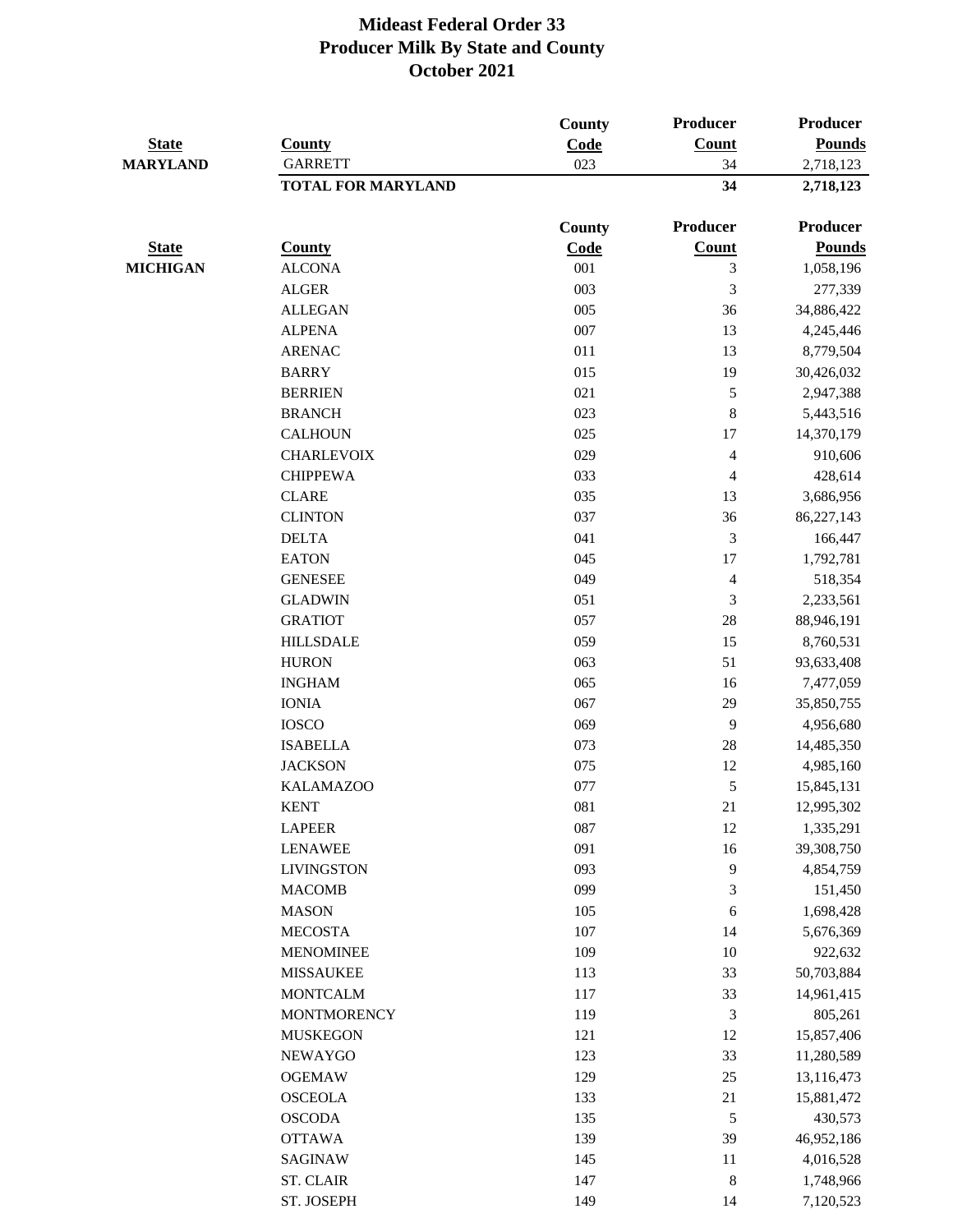| <b>State</b>                | <b>County</b>                   | Code          | <b>Count</b>             | <b>Pounds</b>            |
|-----------------------------|---------------------------------|---------------|--------------------------|--------------------------|
| <b>MICHIGAN</b>             | <b>SANILAC</b>                  | 151           | 66                       | 71,044,833               |
|                             | <b>SHIAWASSEE</b>               | 155           | 10                       | 3,701,096                |
|                             | <b>TUSCOLA</b>                  | 157           | 28                       | 31,209,500               |
|                             | <b>VAN BUREN</b>                | 159           | $\,8\,$                  | 19,248,700               |
|                             | WASHTENAW                       | 161           | 10                       | 2,979,788                |
|                             | <b>WEXFORD</b>                  | 165           | 8                        | 953,330                  |
|                             | RESTRICTED COUNTIES TOTAL       | 999           | 21                       | 5,005,882                |
|                             | <b>TOTAL FOR MICHIGAN</b>       |               | 873                      | 857,300,135              |
|                             |                                 | <b>County</b> | Producer                 | Producer                 |
| <b>State</b>                | <b>County</b>                   | Code          | <b>Count</b>             | <b>Pounds</b>            |
| <b>MINNESOTA</b>            | RESTRICTED COUNTIES TOTAL       | 999           | $\sqrt{5}$               | 197,455                  |
|                             | <b>TOTAL FOR MINNESOTA</b>      |               | 5                        | 197,455                  |
|                             |                                 | County        | Producer                 | Producer                 |
| <b>State</b>                | <b>County</b>                   | Code          | <b>Count</b>             | <b>Pounds</b>            |
| <b>NEW YORK</b>             | <b>CATTARAUGUS</b>              | 009           | 34                       | 20,316,664               |
|                             | <b>CHAUTAUQUA</b>               | 013           | 62                       | 19,324,125               |
|                             | <b>ERIE</b>                     | 029           | 10                       | 1,571,608                |
|                             | <b>GENESEE</b>                  | 037           | 3                        | 2,975,271                |
|                             | <b>LIVINGSTON</b>               | 051           | 4                        | 2,755,386                |
|                             | <b>STEUBEN</b>                  | 101           | $\overline{4}$           | 6,042,109                |
|                             | <b>WYOMING</b>                  | 121           | 20                       | 23,522,038               |
|                             | RESTRICTED COUNTIES TOTAL       | 999           | 4                        | 3,980,699                |
|                             | <b>TOTAL FOR NEW YORK</b>       |               | 141                      | 80,487,900               |
|                             |                                 |               |                          |                          |
|                             |                                 |               | Producer                 | Producer                 |
|                             |                                 | <b>County</b> |                          |                          |
| <b>State</b><br><b>OHIO</b> | <b>County</b><br><b>ADAMS</b>   | Code<br>001   | Count<br>5               | <b>Pounds</b>            |
|                             | <b>ALLEN</b>                    | 003           | 3                        | 517,274                  |
|                             | <b>ASHLAND</b>                  | 005           | 31                       | 616,255<br>13,804,027    |
|                             | <b>ASHTABULA</b>                | 007           | 15                       | 6,369,606                |
|                             | <b>ATHENS</b>                   | 009           |                          |                          |
|                             | <b>AUGLAIZE</b>                 | 011           | 3<br>$27\,$              | 156,347<br>4,694,050     |
|                             | <b>BELMONT</b>                  | 013           | $\boldsymbol{7}$         |                          |
|                             | <b>BROWN</b>                    | 015           | $\overline{\mathbf{4}}$  | 696,815<br>413,903       |
|                             | CARROLL                         | 019           | 15                       |                          |
|                             | <b>CHAMPAIGN</b>                | 021           | $\sqrt{6}$               | 1,377,898                |
|                             |                                 |               |                          | 405,999                  |
|                             | <b>CLARK</b><br><b>CLINTON</b>  | 023<br>027    | $\overline{4}$<br>3      | 5,559,274<br>200,342     |
|                             | <b>COLUMBIANA</b>               | 029           | 52                       | 11,078,183               |
|                             | <b>COSHOCTON</b>                | 031           | 19                       | 3,440,212                |
|                             | <b>CRAWFORD</b>                 | 033           | 7                        |                          |
|                             | <b>DARKE</b>                    | 037           |                          | 2,240,866                |
|                             | <b>DEFIANCE</b>                 | 039           | $28\,$<br>7              | 11,600,066<br>11,325,833 |
|                             | <b>DELAWARE</b>                 | 041           | 3                        | 184,986                  |
|                             | <b>FAYETTE</b>                  | 047           | $\overline{\mathcal{L}}$ | 998,991                  |
|                             | <b>FULTON</b>                   | 051           | $\overline{4}$           |                          |
|                             |                                 |               |                          | 5,155,119                |
|                             | <b>GEAUGA</b>                   | 055           | 33                       | 3,773,701                |
|                             | <b>GREENE</b><br><b>HANCOCK</b> | 057<br>063    | 3<br>3                   | 1,123,147<br>1,566,166   |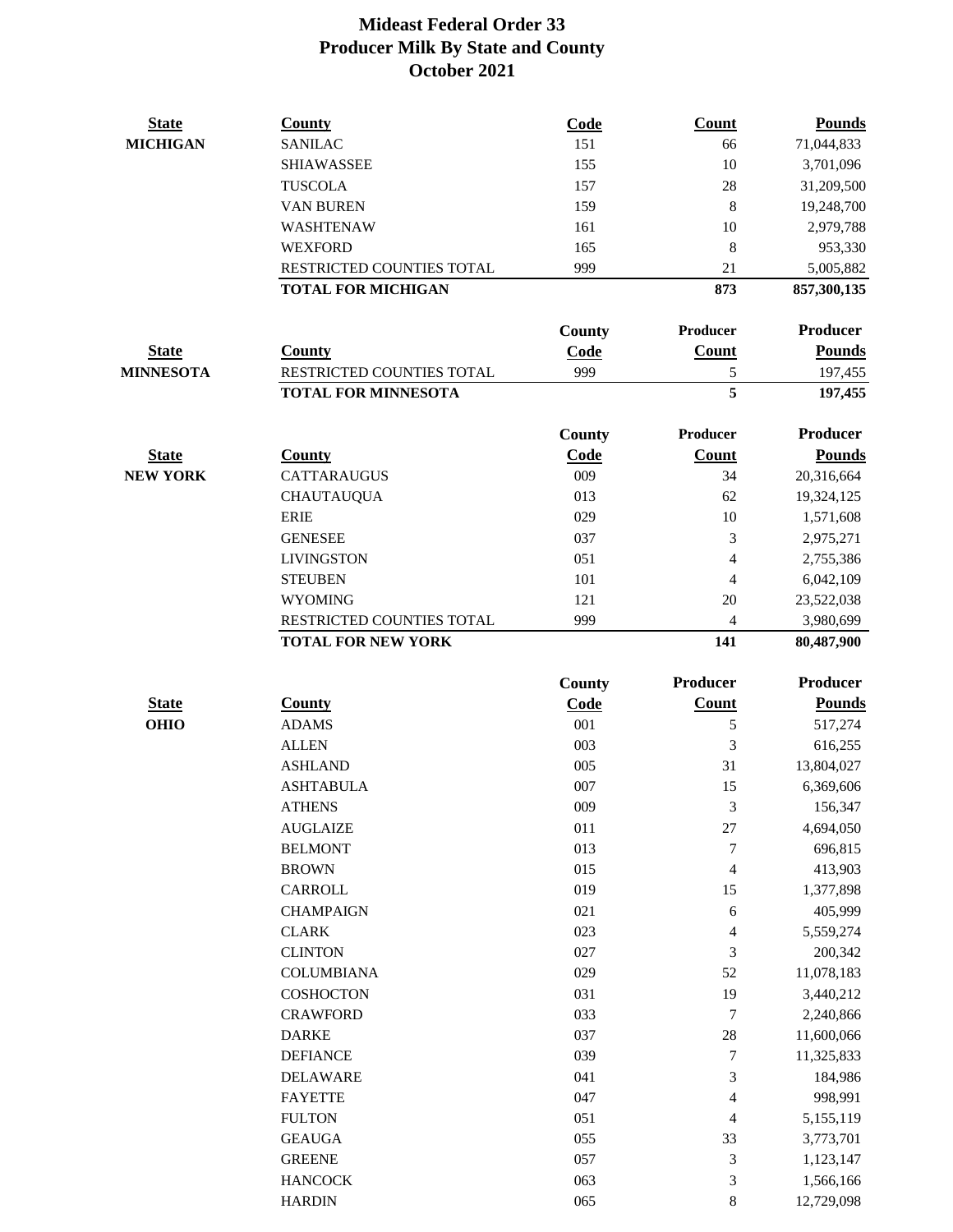|                     |                           | County | Producer                 | Producer        |
|---------------------|---------------------------|--------|--------------------------|-----------------|
| <b>State</b>        | <b>County</b>             | Code   | Count                    | <b>Pounds</b>   |
| <b>OHIO</b>         | <b>HARRISON</b>           | 067    | $\overline{4}$           | 311,705         |
|                     | <b>HENRY</b>              | 069    | 5                        | 4,518,922       |
|                     | <b>HIGHLAND</b>           | 071    | 22                       | 2,142,374       |
|                     | <b>HOLMES</b>             | 075    | 102                      | 10,104,367      |
|                     | <b>HURON</b>              | 077    | 38                       | 6,478,344       |
|                     | <b>JEFFERSON</b>          | 081    | 5                        | 394,723         |
|                     | <b>KNOX</b>               | 083    | 16                       | 5,017,933       |
|                     | <b>LICKING</b>            | 089    | 6                        | 8,510,014       |
|                     | <b>LOGAN</b>              | 091    | 21                       | 3,700,069       |
|                     | <b>LORAIN</b>             | 093    | $\,$ 8 $\,$              | 1,173,127       |
|                     | <b>MADISON</b>            | 097    | 8                        | 14,453,657      |
|                     | <b>MAHONING</b>           | 099    | 22                       | 7,918,834       |
|                     | <b>MEDINA</b>             | 103    | 10                       | 2,328,786       |
|                     | <b>MERCER</b>             | 107    | 65                       | 21,028,904      |
|                     | <b>MIAMI</b>              | 109    | 5                        | 623,129         |
|                     | <b>MONROE</b>             | 111    | 6                        | 685,511         |
|                     | <b>MORGAN</b>             | 115    | 5                        | 566,488         |
|                     | <b>MORROW</b>             | 117    | $\overline{\mathcal{L}}$ | 2,583,741       |
|                     | <b>MUSKINGUM</b>          | 119    | 8                        | 946,492         |
|                     | <b>PAULDING</b>           | 125    | 6                        | 21,029,904      |
|                     | <b>PICKAWAY</b>           | 129    | 6                        | 2,157,438       |
|                     | <b>PORTAGE</b>            | 133    | 6                        | 2,498,152       |
|                     | <b>PREBLE</b>             | 135    | 6                        | 1,022,654       |
|                     | <b>PUTNAM</b>             | 137    | 8                        | 5,324,656       |
|                     | <b>RICHLAND</b>           | 139    | 90                       | 11,230,976      |
|                     | <b>ROSS</b>               | 141    | 9                        | 837,724         |
|                     | <b>SANDUSKY</b>           | 143    | 6                        | 503,009         |
|                     | <b>SHELBY</b>             | 149    | $27\,$                   | 6,338,834       |
|                     | <b>STARK</b>              | 151    | 41                       | 10,802,003      |
|                     | <b>TRUMBULL</b>           | 155    | 17                       | 3,139,870       |
|                     | <b>TUSCAWARAS</b>         | 157    | 98                       | 16,781,078      |
|                     | <b>UNION</b>              | 159    | $\sqrt{5}$               | 763,558         |
|                     | VAN WERT                  | 161    | 7                        | 7,907,371       |
|                     | <b>WASHINGTON</b>         | 167    | 12                       | 2,203,554       |
|                     | <b>WAYNE</b>              | 169    | 145                      | 50,394,648      |
|                     | <b>WOOD</b>               | 173    | 4                        | 6,335,666       |
|                     | <b>WYANDOT</b>            | 175    | 4                        | 559,124         |
|                     | RESTRICTED COUNTIES TOTAL | 999    | 26                       | 26,980,788      |
|                     | <b>TOTAL FOR OHIO</b>     |        | 1,177                    | 370, 326, 285   |
|                     |                           | County | <b>Producer</b>          | <b>Producer</b> |
| <b>State</b>        | <b>County</b>             | Code   | <b>Count</b>             | <b>Pounds</b>   |
| <b>PENNSYLVANIA</b> | <b>ARMSTRONG</b>          | 005    | 16                       | 2,551,142       |
|                     | <b>BEAVER</b>             | 007    | 17                       | 908,790         |
|                     | <b>BRADFORD</b>           | 015    | $\tau$                   | 458,198         |
|                     | <b>BUTLER</b>             | 019    | 22                       | 3,250,194       |
|                     | <b>CAMBRIA</b>            | 021    | $\boldsymbol{7}$         | 1,787,290       |
|                     | <b>CENTRE</b>             | 027    | 7                        | 1,096,785       |
|                     | <b>CLARION</b>            | 031    | 12                       | 1,879,085       |
|                     | <b>CLEARFIELD</b>         | 033    | $\mathbf{9}$             | 1,000,596       |

CLINTON 035 13 297,882